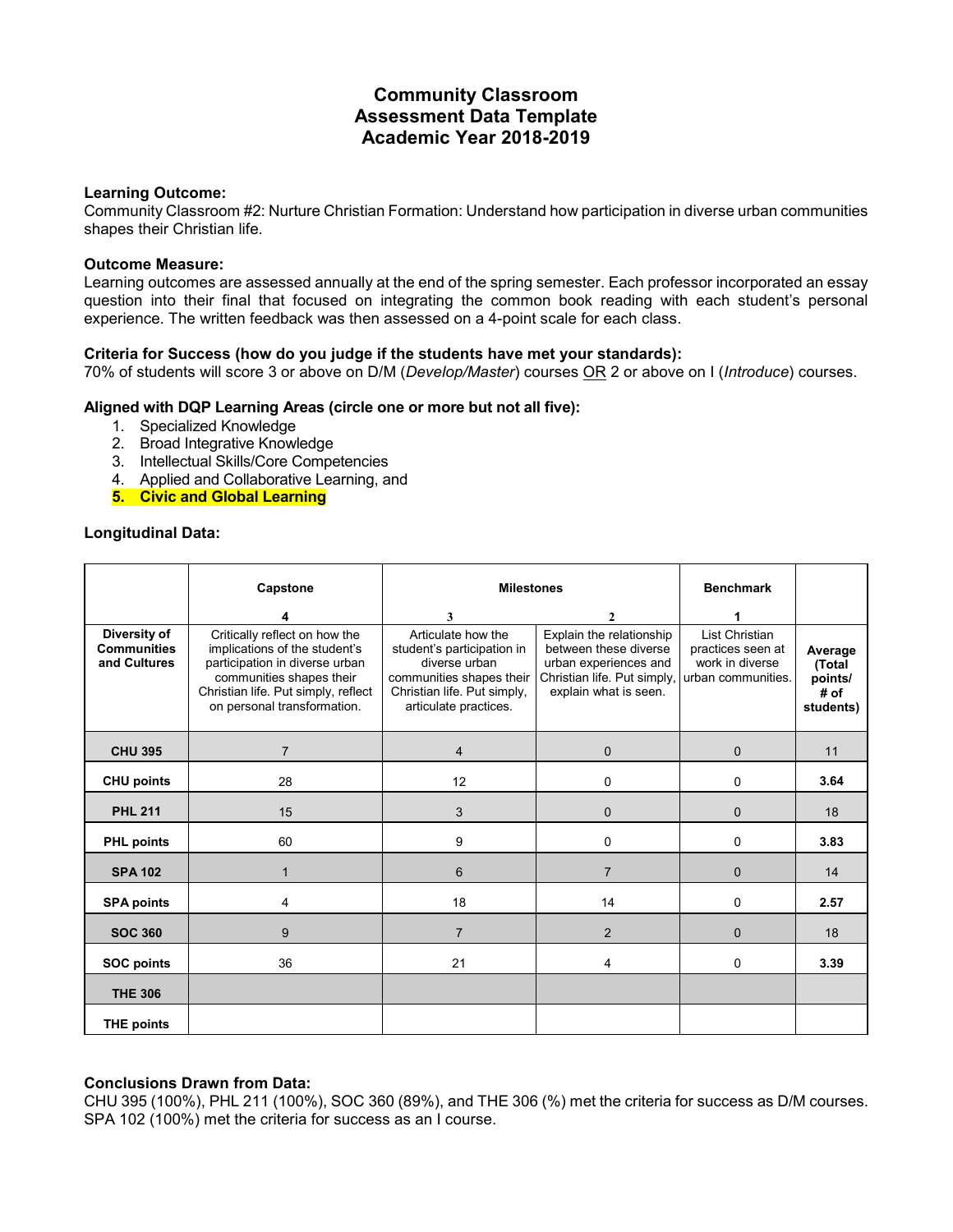Reflecting on this data, all courses met the criterion for success in that at least 70% of students scored a 2 or above in Spanish or 3 or above in all other courses. Following the same model for executing the assessment as utilized last year, the final exam was the conduit of assessment. In the case of the Introductory (I) course (i.e. Spanish 102), it appears that students were able to explain the relationship between their diverse urban experiences and Christian life. For the Develop (D) courses, it appears that students were able to articulate how their participation in diverse urban communities shaped their Christian life.

# **Changes to be Made Based on Data:**

Overall, the criterion for this PLO has been met. ACAT will continue to collaborate on the service learning opportunities, classroom outings, guest speakers, etc. that courses utilize to nurture Christian formation. Continued partnership and discussions about ways to better adapt classes to the community will help the program continue to develop creative ways to increase students' participation in the diverse neighborhood of City Heights.

# **Rubric Used:**

|                                                 | Capstone                                                                                                                                                                                                    | <b>Milestones</b>                                                                                                                                           |                                                                                                                                             | <b>Benchmark</b>                                                                       |  |
|-------------------------------------------------|-------------------------------------------------------------------------------------------------------------------------------------------------------------------------------------------------------------|-------------------------------------------------------------------------------------------------------------------------------------------------------------|---------------------------------------------------------------------------------------------------------------------------------------------|----------------------------------------------------------------------------------------|--|
|                                                 |                                                                                                                                                                                                             | 3                                                                                                                                                           | 2                                                                                                                                           |                                                                                        |  |
| Understanding<br>of Christian<br><b>Virtues</b> | Critically reflect on<br>how the implications<br>of the student's<br>participation in<br>diverse urban<br>communities shapes<br>their Christian life.<br>Put simply, reflect on<br>personal transformation. | Articulate how the<br>student's<br>participation in<br>diverse urban<br>communities shapes<br>their Christian life.<br>Put simply, articulate<br>practices. | Explain the<br>relationship<br>between these<br>diverse urban<br>experiences and<br>Christian life.<br>Put simply, explain<br>what is seen. | <b>List Christian</b><br>practices seen at<br>work in diverse<br>urban<br>communities. |  |